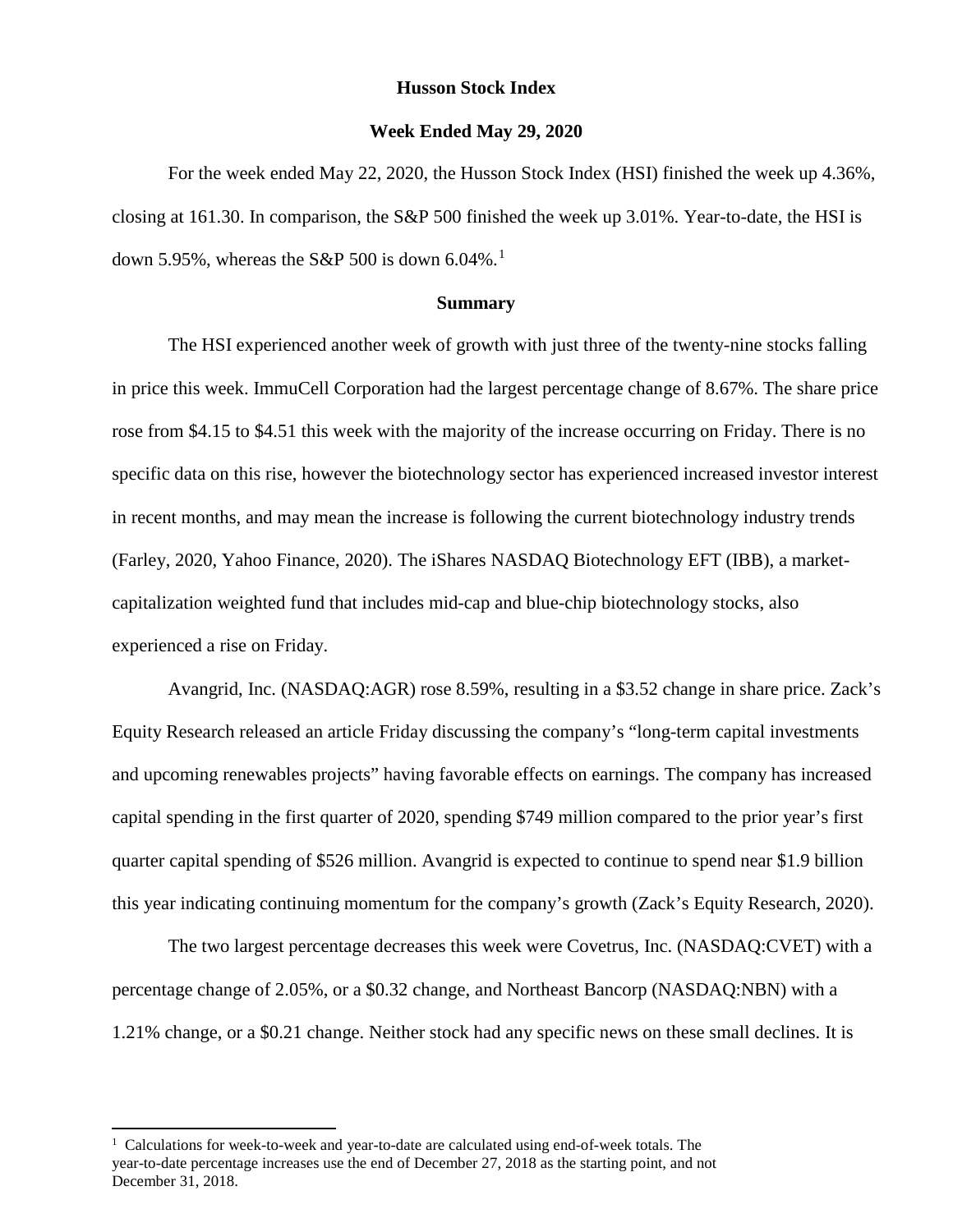notable that both stocks experienced strong favorable increases last week of 28.08% and 15.72% respectively.

### **Overview**

The HSI was developed by Marie Kenney, while a student at Husson University, in consultation with Associate Professor J. Douglas Wellington. The index is currently being tracked and analyzed by Husson student, Caitlin Cushman. The HSI tracks and analyzes the stocks of 29 companies that are considered to have an effect on the Maine economy. These companies are either based in Maine or have an influence on the Maine economy through employment or consumer spending. This price-weighted index offers a numerical breakdown of Maine's economy. The analysis looks into the events of the week and finds the likely reasons the index went up or down. This index and analysis help provide a better understanding of Maine's economy as well as explain significant changes in stock prices of the companies that comprise the HSI.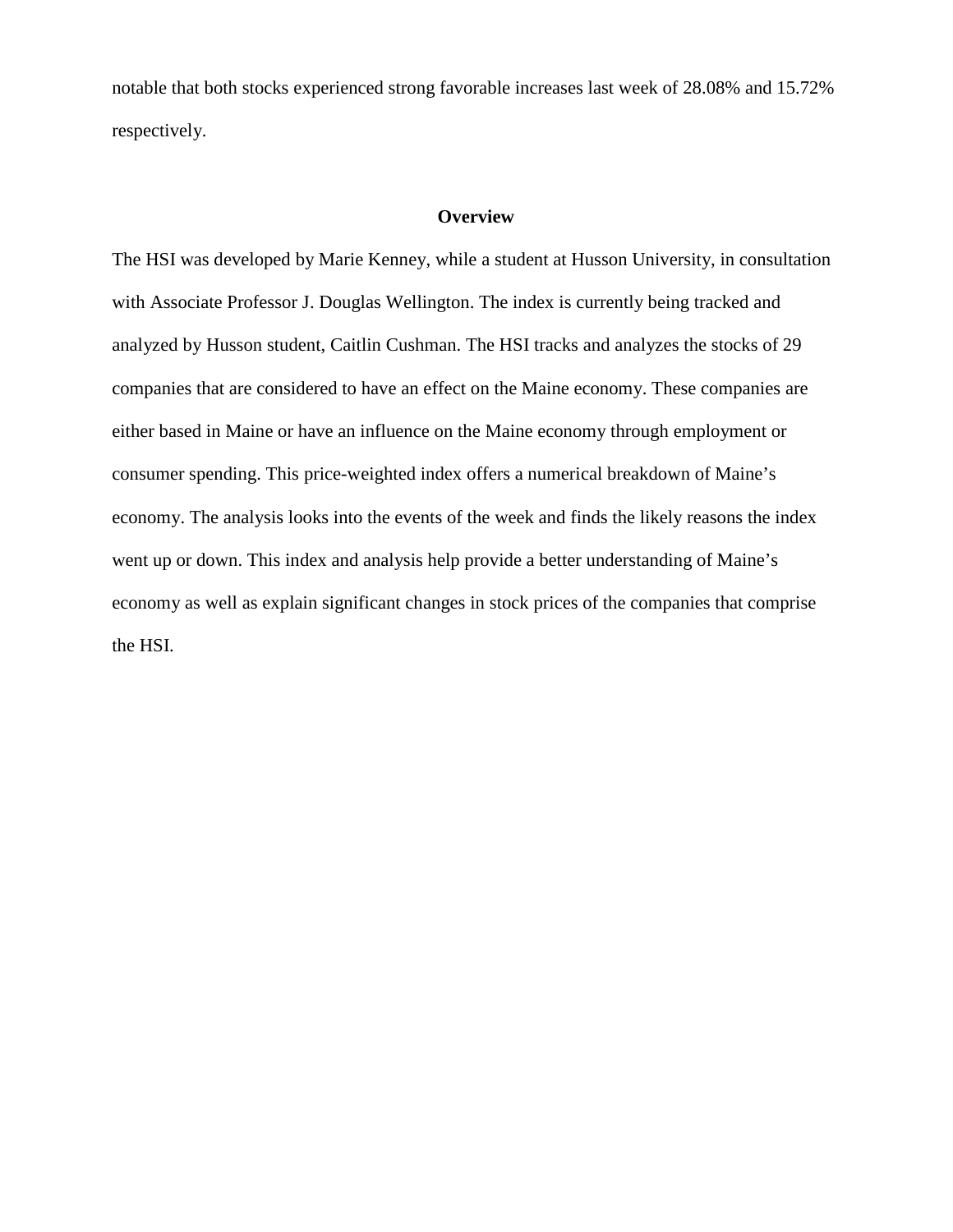## **References**

Farley, A. (2020, May 8). Biotech Funds Could Rally to New Highs. Retrieved from [https://www.investopedia.com/biotech-funds-could-rally-to-new-highs-](https://www.investopedia.com/biotech-funds-could-rally-to-new-highs-4844389?utm_campaign=quote-yahoo&utm_source=yahoo&utm_medium=referral&yptr=yahoo)

[4844389?utm\\_campaign=quote-yahoo&utm\\_source=yahoo&utm\\_medium=referral&yptr=yahoo](https://www.investopedia.com/biotech-funds-could-rally-to-new-highs-4844389?utm_campaign=quote-yahoo&utm_source=yahoo&utm_medium=referral&yptr=yahoo)

Wall Street Journal (n.d.). IBB | iShares Nasdaq Biotechnology ETF Stock Price, Quotes and News -

WSJ. Retrieved from [https://www.wsj.com/market-data/quotes/etf/IBB?mod=quote\\_search](https://www.wsj.com/market-data/quotes/etf/IBB?mod=quote_search)

Zacks Equity Research. (2020, May 29). Here's Why You Should Invest in Avangrid (AGR) Stock Now. Retrieved from [https://www.zacks.com/stock/news/951926/heres-why-you-should-invest](https://www.zacks.com/stock/news/951926/heres-why-you-should-invest-in-avangrid-agr-stock-now)[in-avangrid-agr-stock-now](https://www.zacks.com/stock/news/951926/heres-why-you-should-invest-in-avangrid-agr-stock-now)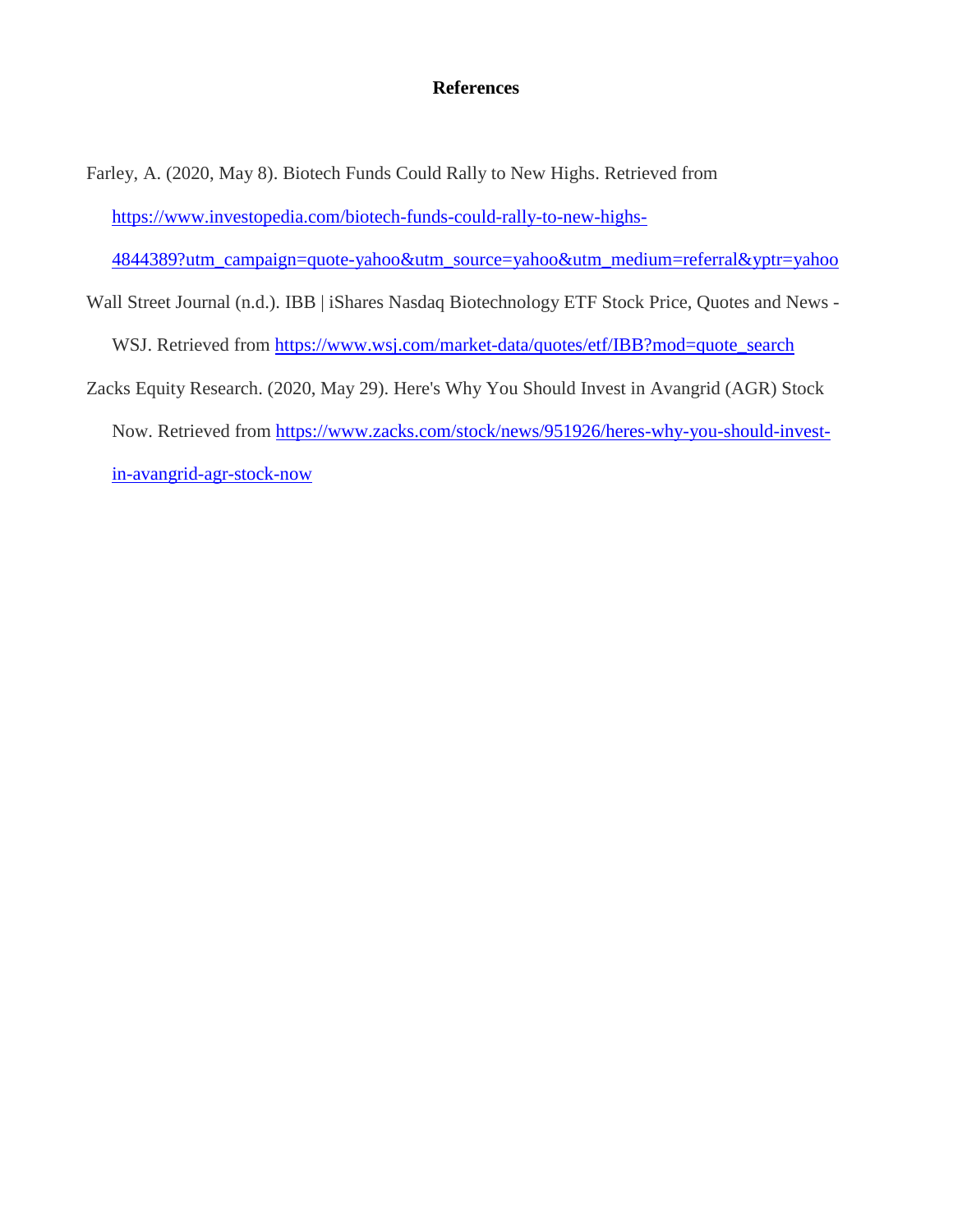# **Composition of the Husson Stock Index (HSI)**

| <b>Ticker</b><br><b>Symbol:</b><br><b>Exchange</b> | <b>Stock</b>                                   | <b>Maine</b><br><b>Affiliation</b> | <b>Sector</b>                  |
|----------------------------------------------------|------------------------------------------------|------------------------------------|--------------------------------|
| AGR:<br><b>NYSE</b>                                | Avangrid, Inc.                                 | Presence                           | <b>Utilities</b>               |
| <b>ANCUF:</b><br><b>TSX</b>                        | <b>Alimentation Couche-Tard Inc</b><br>Class B | Presence                           | <b>Consumer Staples</b>        |
| BAC:<br><b>NYSE</b>                                | <b>Bank of America Corporation</b>             | Presence                           | Financials                     |
| BHB:<br><b>NYSE</b>                                | <b>Bar Harbor Bank</b>                         | Maine-based                        | Financials                     |
| CAC:<br><b>NASDAQ</b>                              | <b>Camden National Corporation</b>             | Maine-based                        | Financials                     |
| CHTR:<br><b>NASDAQ</b>                             | Charter Communications, Inc.                   | Presence                           | <b>Communications Services</b> |
| <b>CL: NYSE</b>                                    | Colgate-Palmolive Company                      | Maine-based                        | <b>Consumer Staples</b>        |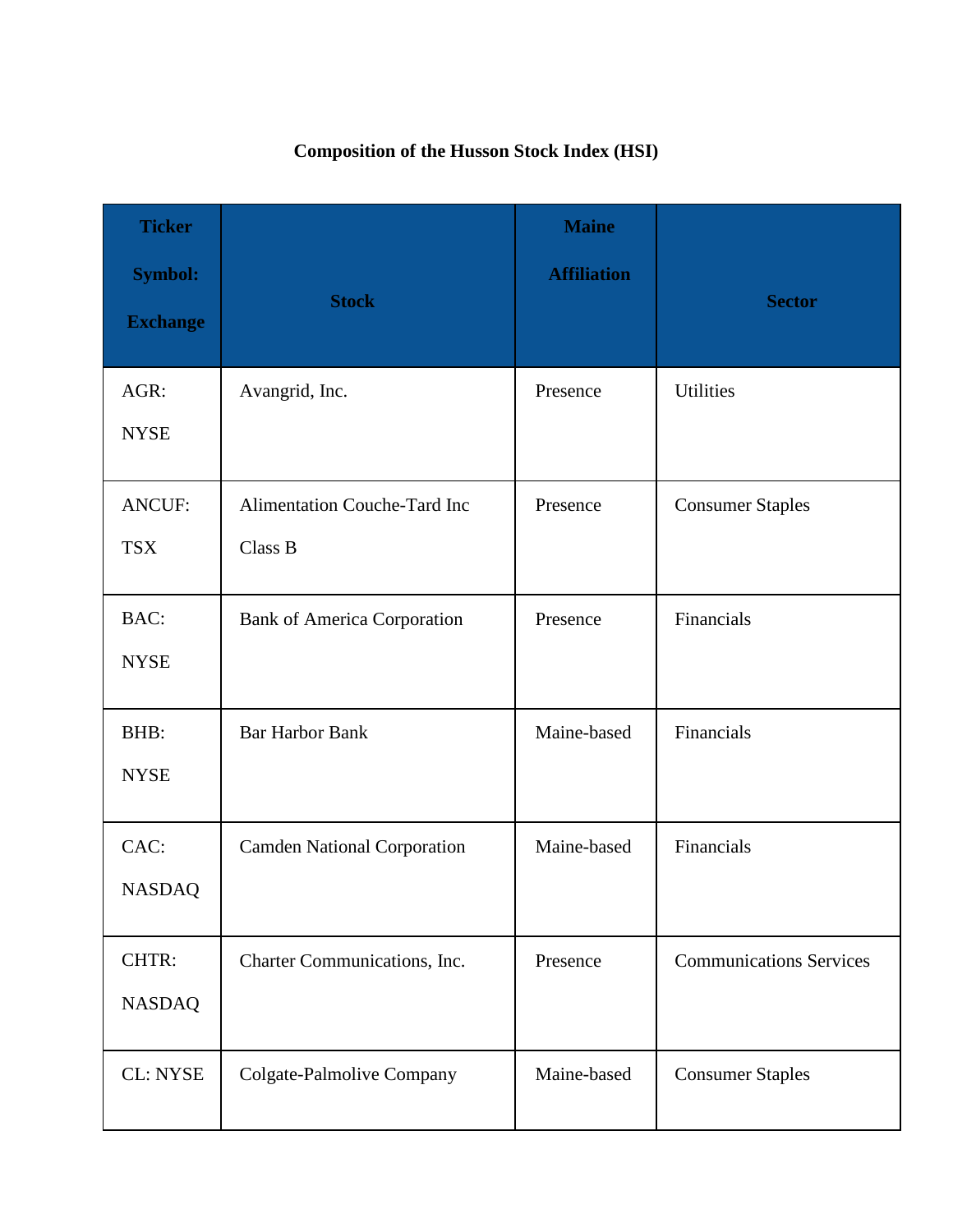| <b>CVET:</b>           | Covetrus, Inc.                      | Maine-based | <b>Health Care</b>              |
|------------------------|-------------------------------------|-------------|---------------------------------|
| <b>NASDAQ</b>          |                                     |             |                                 |
| <b>DRI: NYSE</b>       | Darden Restaurants, Inc.            | Presence    | <b>Consumer Discretionaries</b> |
| FNLC:<br><b>NASDAQ</b> | The First Bancorp, Inc.             | Maine-based | Financials                      |
| <b>GD: NYSE</b>        | <b>General Dynamics Corporation</b> | Presence    | Industrials                     |
| HLT:<br><b>NYSE</b>    | Hilton Worldwide Holdings, Inc.     | Presence    | <b>Consumer Discretionaries</b> |
| HD: NYSE               | The Home Depot, Inc.                | Presence    | <b>Consumer Discretionaries</b> |
| ICCC:<br><b>NASDAQ</b> | ImmuCell Corporation                | Maine-based | <b>Health Care</b>              |
| IDXX:<br><b>NASDAQ</b> | IDEXX Laboratories, Inc.            | Maine-based | <b>Health Care</b>              |
| LOW:<br><b>NYSE</b>    | Lowe's Companies, Inc.              | Presence    | <b>Consumer Discretionaries</b> |
| MCD:<br><b>NYSE</b>    | <b>McDonald's Corporation</b>       | Presence    | <b>Consumer Discretionaries</b> |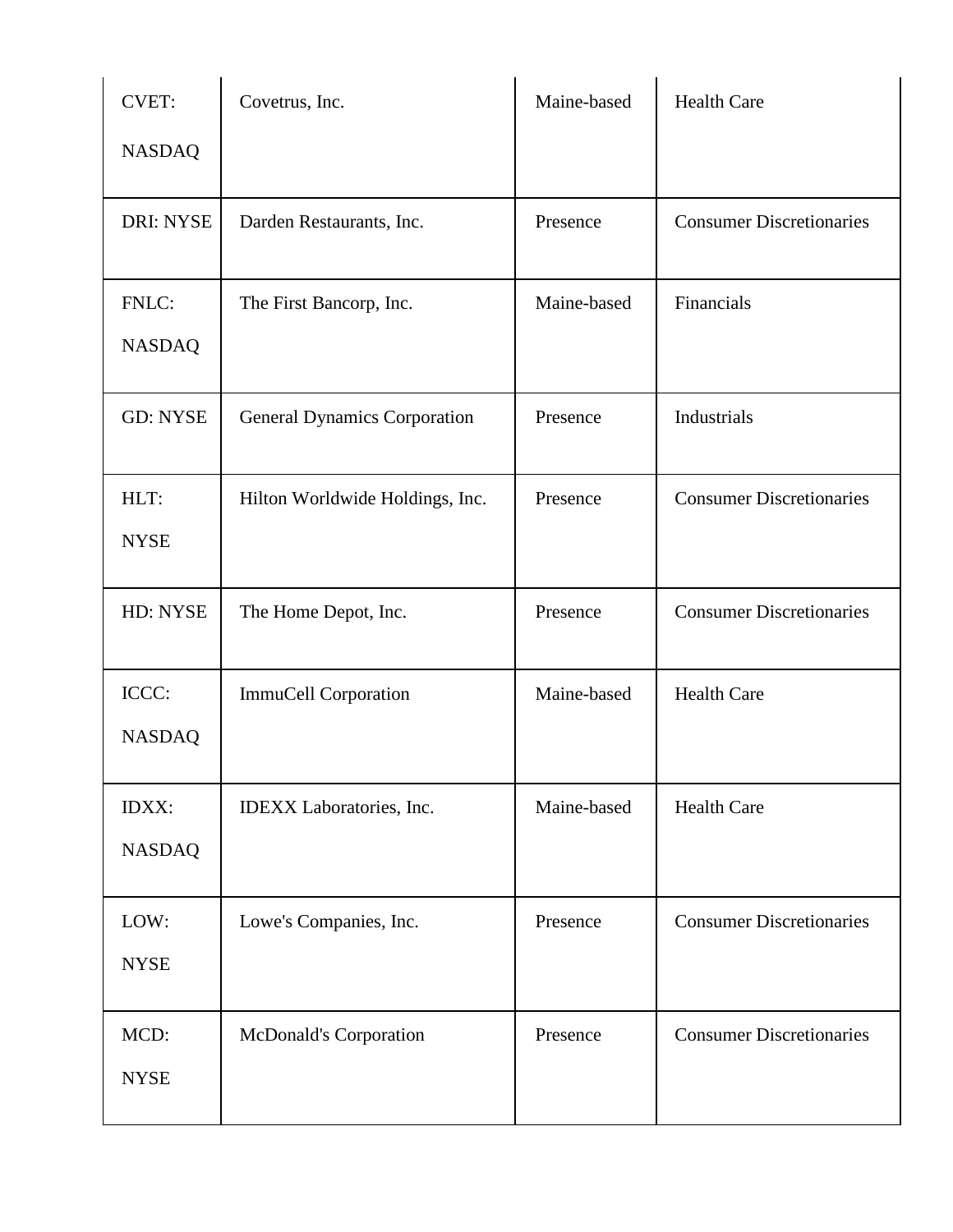| NBN:<br><b>NASDAQ</b>  | Northeast Bank                       | Maine-based | Financials                      |
|------------------------|--------------------------------------|-------------|---------------------------------|
| PENN:<br><b>NASDAQ</b> | Penn National Gaming, Inc.           | Presence    | <b>Consumer Discretionaries</b> |
| RAD:<br><b>NYSE</b>    | Rite Aid Corporation                 | Presence    | <b>Consumer Staples</b>         |
| RTX:NYSE               | Raytheon Technologies<br>Corporation | Presence    | Industrials                     |
| TD: NYSE               | The Toronto-Dominion Bank            | Presence    | Financials                      |
| TMUS:<br><b>NASDAQ</b> | T-Mobile US, Inc.                    | Presence    | <b>Consumer Services</b>        |
| UPS;<br><b>NYSE</b>    | United Parcel Service, Inc.          | Presence    | Industrials                     |
| UNM:<br><b>NYSE</b>    | Unum Group                           | Presence    | Financials                      |
| VLO:<br><b>NYSE</b>    | Valero Energy Corporation            | Presence    | Energy                          |
| WMT:<br><b>NYSE</b>    | Walmart Inc.                         | Presence    | <b>Consumer Staples</b>         |